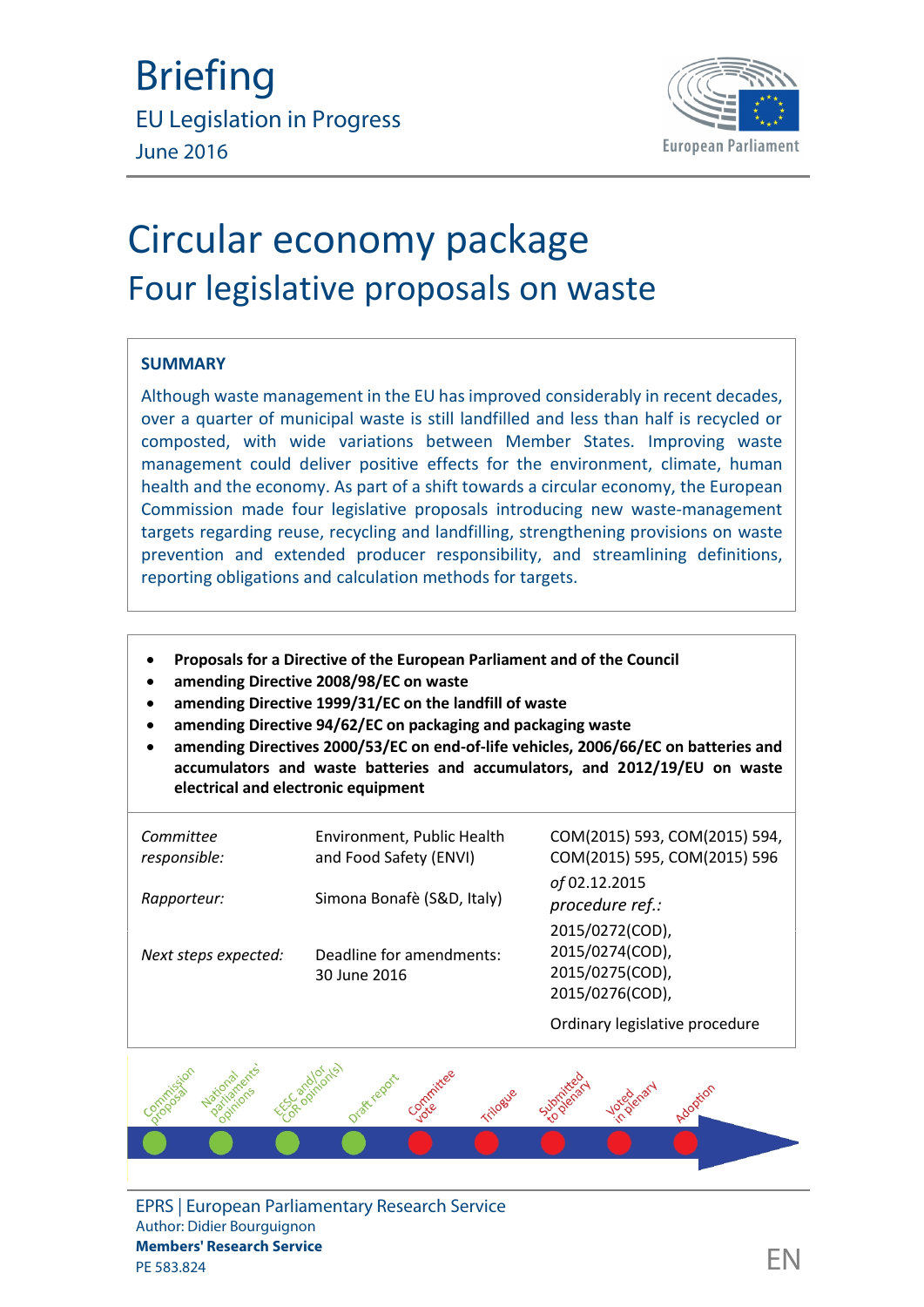This updates an earlier edition of January 2016; [PE 573.936](http://www.europarl.europa.eu/thinktank/en/document.html?reference=EPRS_BRI(2016)573936).

| In this briefing:                   | Stakeholders' views         |
|-------------------------------------|-----------------------------|
| • Introduction                      | Advisory committees         |
| Context                             | Council                     |
| • Existing situation                | <b>National parliaments</b> |
| • Changes the proposals would bring | • Parliamentary analysis    |
| • Preparation of the proposal       | Legislative process         |
| • Parliament's starting position    | References                  |

# **Introduction**

In July 2014, the European Commission put forward an initial [circular economy package](http://www.europarl.europa.eu/RegData/etudes/BRIE/2014/545704/EPRS_BRI(2014)545704_REV1_EN.pdf). However, in March 2015 the Commission withdrew the [legislative proposal on waste](http://eur-lex.europa.eu/legal-content/EN/TXT/?uri=CELEX:52014PC0397) included in that package, to make way for 'a more ambitious proposal that will cover the whole of the circular economy'.

As part of a new circular economy package, in December 2015 the Commission presented an [action plan](http://eur-lex.europa.eu/legal-content/EN/TXT/?qid=1452152692467&uri=CELEX:52015DC0614) for the circular economy, as well as four legislative proposals amending the following legal acts:

- [Waste Framework Directi](http://eur-lex.europa.eu/legal-content/EN/TXT/?uri=CELEX:02008L0098-20150731)ve;
- [Landfill Directi](http://eur-lex.europa.eu/legal-content/EN/TXT/?uri=CELEX:01999L0031-20111213)ve;
- [Packaging Directi](http://eur-lex.europa.eu/legal-content/EN/TXT/?uri=CELEX:01994L0062-20150526)ve;
- Directives on [end-of-life vehic](http://eur-lex.europa.eu/legal-content/EN/TXT/?qid=1430393288621&uri=CELEX:02000L0053-20130611)les, [batteries and accumulato](http://eur-lex.europa.eu/legal-content/EN/TXT/?uri=CELEX:02006L0066-20131230)rs, and [waste electrical and](http://eur-lex.europa.eu/legal-content/EN/TXT/?uri=CELEX:32012L0019) [electronic equipment](http://eur-lex.europa.eu/legal-content/EN/TXT/?uri=CELEX:32012L0019).

Some proposals stem from legal obligations to review waste management targets. The Waste Framework Directive requires the Commission to undertake the following actions by the end of 2014: review the 2020 targets on reuse and recycling of household waste and on construction and demolition waste; set waste prevention objectives for 2020; and assess a number of measures, including extended producer responsibility schemes. The Landfill Directive requires the Commission to review targets by July 2014. The Packaging Directive requires the Commission to review targets by the end of 2012.

#### **Context**

Wide differences exist between Member States regarding the  $\Big|$ **treatment of municipal waste**, generated mainly by households, which represents around 10% of the total waste generated in Europe, measured by weight. As shown in Figure 1, the share of recycling and  $\frac{1}{30\%}$ composting among waste treatment methods ranges from  $\parallel$  10% 64% in Germany to 12% in Malta  $\parallel$  <sub>0%</sub> and Slovakia (EU average: 44%); seven Member States landfill less than 10% of their municipal



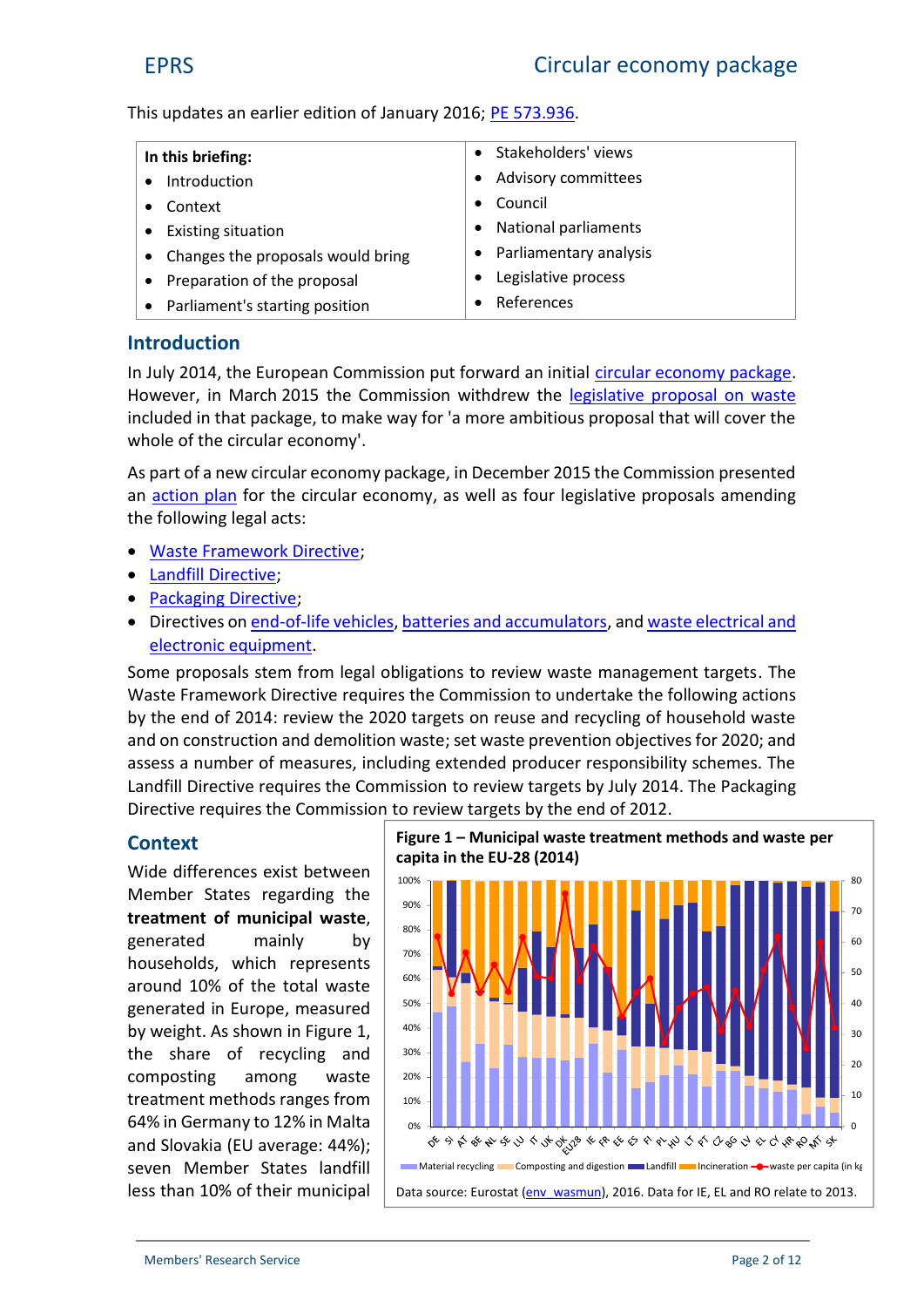waste, while eight Member States landfill over 70% of their municipal waste (EU average: 28%); the amount of municipal waste per capita and per year varies from 254 kg in Romania to 758 kg in Denmark (EU average: 474 kg).

**Packaging waste** in the EU, measured by weight, is made up of paper and cardboard (40%), glass (20%), plastic (19%), wood (15%) and metal (6%), according to Eurostat [data](http://appsso.eurostat.ec.europa.eu/nui/show.do?dataset=env_waspac&lang=en). In 2013, 65% of packaging was recycled in the EU-28, although material-specific recycling rates varied a great deal: 85% for paper and cardboard packaging; 74% for metallic packaging; 73% for glass packaging; 36% for wooden packaging and 37% for plastic packaging. There are wide variations in recycling rates for specific packaging materials across Member States, as illustrated in Figure 2.



Every year, 8-9 million tonnes of **end-of-life vehicles** (ELV) are generated in the European Union. Eurostat [data](http://appsso.eurostat.ec.europa.eu/nui/show.do?dataset=env_waselvt&lang=en) indicate that across Member States, from 80% to 100% of materials from ELVs collected through regular channels are recovered or recycled.

In the 19 Member States for which information is available, **waste portable batteries and accumulators** in 2013 amounted to 40% of portable batteries and accumulators placed on the market, again according to Eurostat [data](http://appsso.eurostat.ec.europa.eu/nui/show.do?dataset=env_waspb&lang=en). Batteries and accumulators not collected separately enter the municipal waste stream and are either landfilled or incinerated.

**Electrical and electronic waste**, also referred to as 'waste electrical and electronic equipment' (WEEE), or 'e-waste', is one of the fastest growing waste streams, increasing

at 3-5% per year. In 2012, 9 million tonnes of electrical and electronic products were put on the EU market, and 3.5 million tonnes of e-waste were collected through regular channels for treatment – of which 2.5 million tonnes were later recycled or reused. Electrical and electronic waste which are not collected separately are either kept by consumers in their homes, collected outside regular channels or disposed of with mixed ordinary waste (going to landfills or incinerators).

**Adverse effects from waste treatment methods** can include the following:

#### **Quality of waste statistics**

Figures on waste management ought to be treated with caution, especially as regards comparison between Member States, because of varying data collection methods, the lack of recent data, the wide spectrum of waste types, and the complexity of waste-treatment streams. However, they can provide a rough picture of the situation.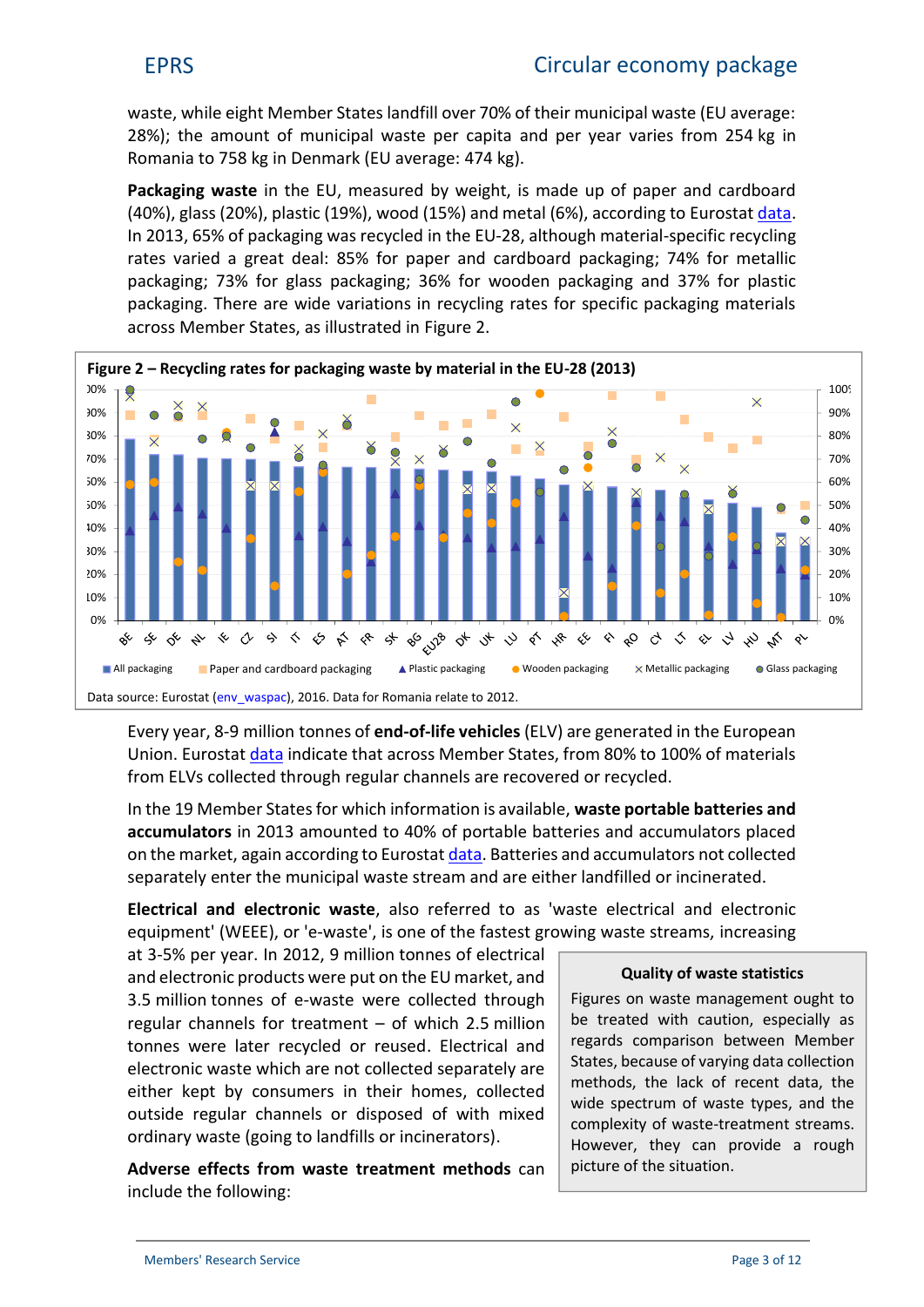- impacts on the **environment** (in particular biodiversity and ecosystems): landfills may contaminate, depending on the way they are built, soil and water with chemicals contained in waste; littering can have severe consequences for wild animals, especially through ingestion of microplastics; more generally, if waste is not recycled or recovered, the raw materials extracted and transformed to manufacture a product are lost;
- impacts on the **climate**, as landfills release methane, a powerful greenhouse gas;
- impacts on **human health**, primarily associated with landfilling, due to the release of air pollutants in the atmosphere and to the possible contamination of freshwater sources and agricultural soils;
- impacts on the **economy**, as valuable materials are lost.<sup>1</sup>

However, a number of **improvements** in waste management have been recorded in recent years:

- **Municipal waste per capita** in the EU decreased from 523 kg per person in 2007 to 474 kg per person in 2014, in part as a result of the economic downturn.
- The share of **recycled or composted municipal waste** in the EU-28 increased from 31% in 2004 to 44% in 2014. According to the [European Environment Agency](http://www.eea.europa.eu/publications/managing-municipal-solid-waste) (EEA), trends in the past decade also include a shift away from landfilling and a 56% drop in net greenhouse-gas emissions from municipal waste management between 2001 and 2010.
- As regards **packaging**, the recycling rate for all packaging materials in the EU15 increased from 55.6% in 2004 to 67.8% in 2013.<sup>2</sup>

#### **What is a circular economy?**

In a [circular economy](http://www.europarl.europa.eu/RegData/etudes/BRIE/2016/573899/EPRS_BRI(2016)573899_EN.pdf), products and the materials they contain are valued highly, unlike in the traditional, linear economic model, based on a 'take-make-consume-throw away' pattern. In practice, a circular economy implies **reducing waste to a minimum** as well as re-using, repairing, refurbishing and recycling existing materials and products. Moving towards a more circular economy could deliver **benefits**, among which reduced pressures on the environment, enhanced security of supply of raw materials, increased competitiveness, innovation, and growth and jobs. However, it would also face **challenges**, among which finance, key economic enablers, skills, consumer behaviour and business models, and multi-level governance.

# **Existing situation**

#### **Waste Framework Directive**

The 2008 [Waste Framework Directive](http://eur-lex.europa.eu/legal-content/EN/TXT/?uri=CELEX:02008L0098-20150731) sets the overarching legislative framework. It defines the main concepts linked to waste management, including the 'polluter pays principle' (ensuring that the costs of preventing, controlling and cleaning up pollution are reflected in the cost of goods), the 'waste hierarchy' (a priority order set among waste prevention and management options, pictured in Figure 3) and the 'end-of-waste status' (i.e. when waste ceases to be waste after recovery). The Directive sets binding targets to be achieved by 2020: preparing for reuse and recycling of 50% of certain waste materials from households and similar sources, and preparing for reuse, recycling and other recovery of 70% of construction and demolition waste. It also requires Member States to set up separate collection of at least paper, metal, plastic and glass waste by 2015 where 'technically, environmentally and economically practicable', and to draw up [waste](http://ec.europa.eu/environment/waste/plans/index.htm) [management plans](http://ec.europa.eu/environment/waste/plans/index.htm) and [waste prevention programmes](http://www.eea.europa.eu/publications/waste-prevention-in-europe-2015).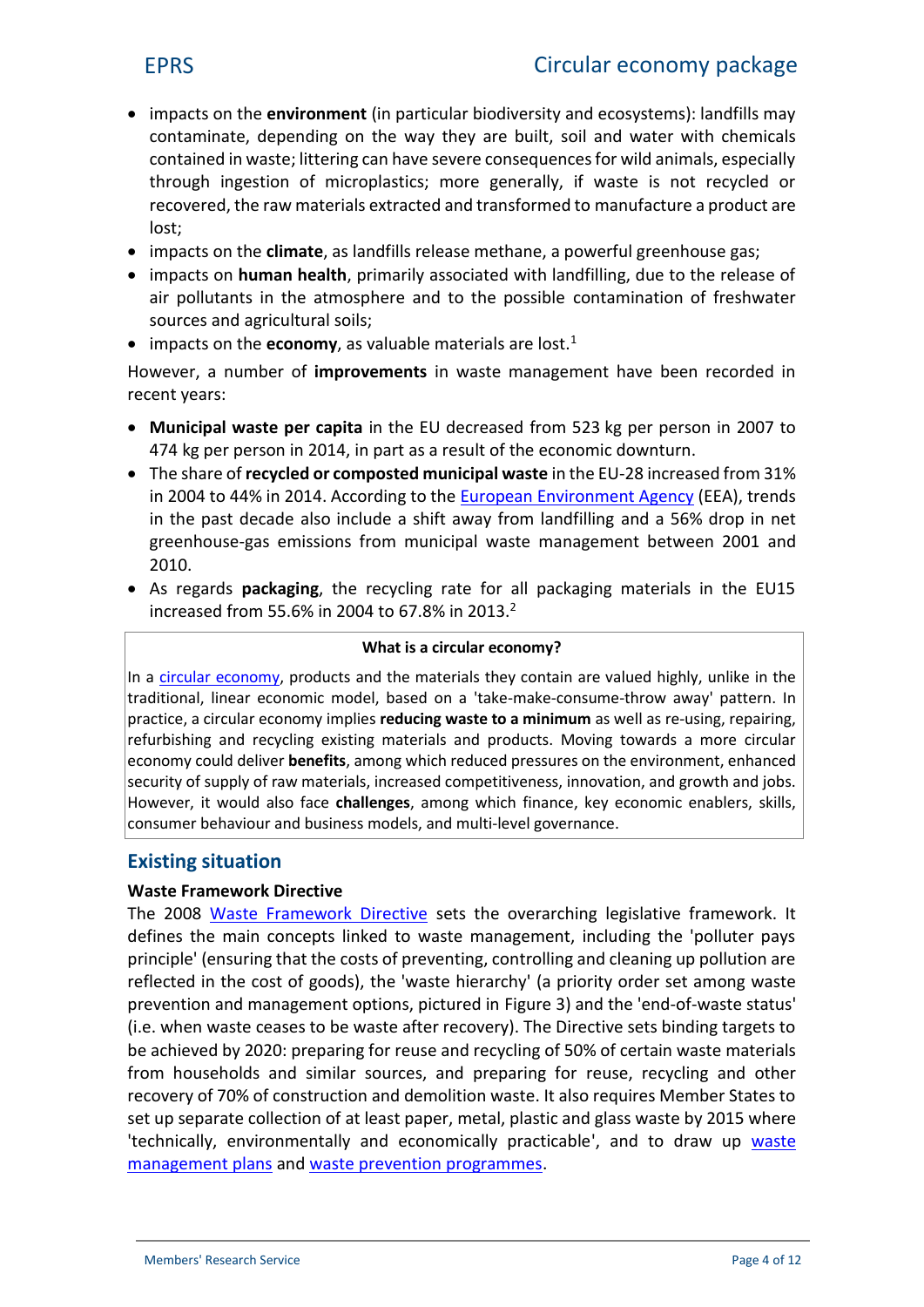# EPRS Circular economy package

Progress towards the target to recycle 50% of household waste by 2020 has been uneven. A 2013 [report](http://www.eea.europa.eu/publications/managing-municipal-solid-waste) by the EEA indicates that, while five Member States have already achieved the target and another six will achieve it if they continue to improve their recycling rate at the current pace, the majority of Member States would need to make an extraordinary effort in order to achieve the target of 50% recycling by 2020. $3$  The overall increase in the recycling rate appears to be mainly driven by materials such as glass, paper/cardboard, metals, plastic and textiles. In contrast, increases in bio-waste recycling are much more modest.



#### **Extended producer responsibility (EPR)**

Extended producer responsibility schemes imply that producers take over the financial and/or organisational responsibility for collecting or taking back used goods, as well as sorting and treatment for their recycling.

The Waste Framework Directive sets principles regarding the implementation of EPR schemes in Member States. Three stream-specific directives (end-of-life vehicles, batteries and accumulators, waste electrical and electronic goods) introduce EPR as a policy approach. It is also used for packaging and other waste streams at varying levels in Member States. According to the Commission and stakeholders, EPR schemes are the main driver for reaching the targets set in the Packaging Directive, although in the absence of requirements, their effectiveness varies a great deal. A 2016 [report](http://www.oecd-ilibrary.org/environment/policy-guidance-on-resource-efficiency_9789264257344-en) by the Organisation for Economic Cooperation and Development (OECD) notes that while EPR schemes have helped to reduce landfilling and increase recycling, they have had limited effects on promoting eco-design.

Although EPR is in theory an individual obligation, in practice producers often exert this responsibility collectively through 'producer responsibility organisations' (PROs). A [report](http://ec.europa.eu/environment/waste/pdf/target_review/Guidance on EPR - Final Report.pdf) published in 2014 by the European Commission looks at differences in performance between PROs across Member States and six waste streams. It concludes that, in most cases, the best performing schemes are not the most expensive ones, and that no single EPR model emerges as the best performing and the most cost-effective.

#### **Landfill Directive**

The 1999 [Directive on the landfill of waste](http://eur-lex.europa.eu/legal-content/EN/TXT/?uri=CELEX:01999L0031-20111213) bans landfilling of untreated waste<sup>4</sup> and sets targets. Compared to 1995, the base year, the share of biodegradable municipal waste going to landfills may not be greater than 75% in 2006, 50% in 2009 and 35% in 2016, with derogations granted to 16 Member States.<sup>5</sup>

The reduction of biodegradable waste going to landfill mandated in the Landfill Directive is progressing, albeit at varying speeds. The above-mentioned EEA [report](http://www.eea.europa.eu/publications/managing-municipal-solid-waste) indicates that, while almost all of the 12 Member States without derogation are on track to meet the 2016 targets, just seven of the 16 Member States with derogations are estimated to have achieved the 2010 target. The report cites significant increases in the generation of municipal waste as an important factor explaining slow progress in some countries, since reduction targets are set compared to the total amount of municipal waste generated in 1995. In addition, illegal landfills remain a problem in some Member States.<sup>6</sup>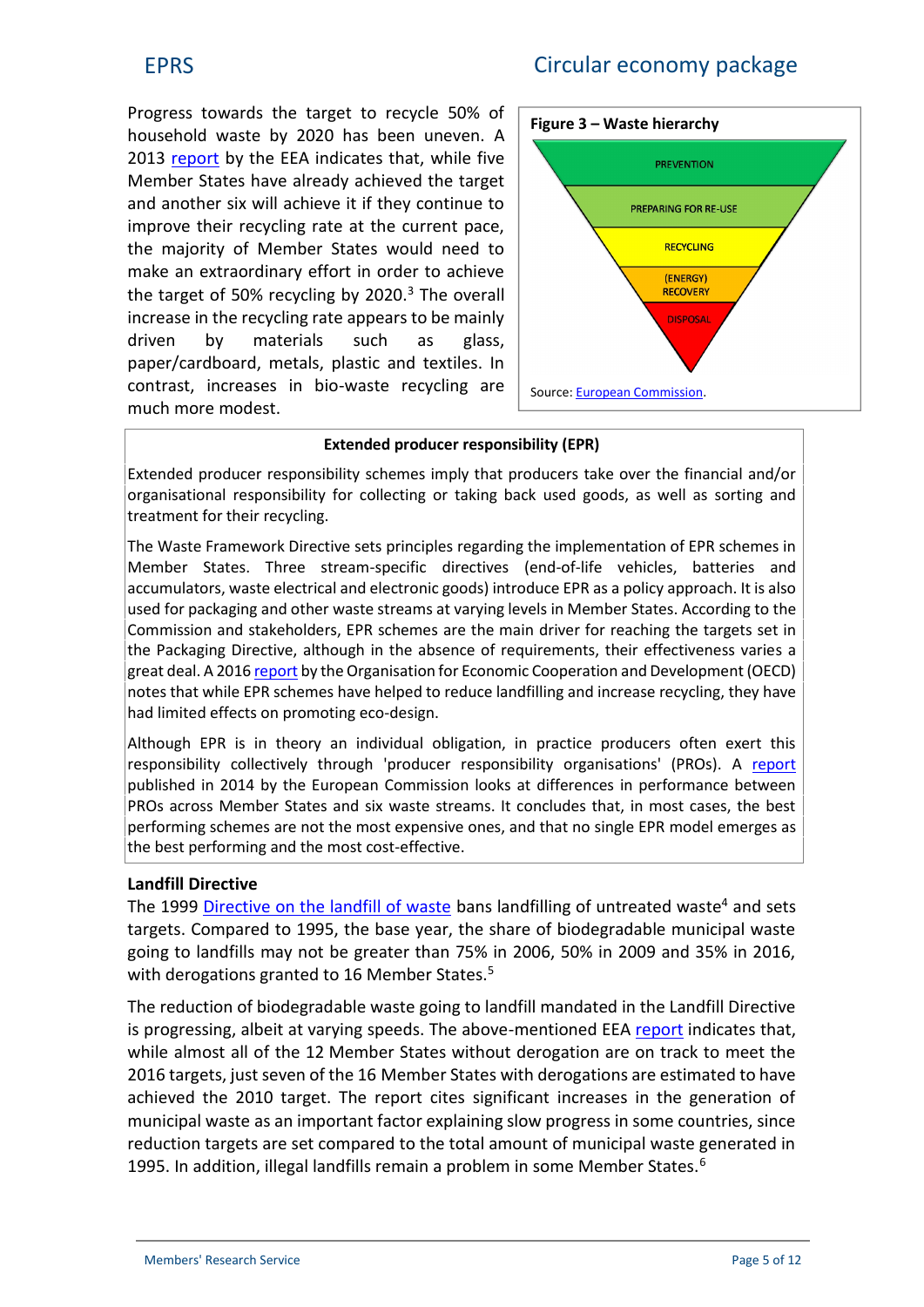#### **Packaging Directive**

The 1994 [Directive on packaging and packaging waste](http://eur-lex.europa.eu/legal-content/EN/TXT/?uri=CELEX:01994L0062-20150526) aims to protect the environment and to safeguard the functioning of the internal market. It requires Member States to take measures to prevent packaging waste and to develop packaging reuse systems. The original 1994 Directive, and the amended version from 2004, set targets with regard to recovery and recycling of packaging waste. Targets set in 2004, to be met by 2008 (except for Member States with a derogation), $<sup>7</sup>$  relate to the overall recovery and recycling rates</sup> (60% and 55-80%, respectively) and to minimum recycling rates for specific materials: glass (60%), paper and board (60%), metals (50%), plastics (22.5%), and wood (15%). The Directive was modified in 2015 to introduce requirements on [lightweight plastic carrier](http://eur-lex.europa.eu/legal-content/EN/TXT/?uri=uriserv:OJ.L_.2015.115.01.0011.01.ENG) [bags](http://eur-lex.europa.eu/legal-content/EN/TXT/?uri=uriserv:OJ.L_.2015.115.01.0011.01.ENG).

In its 2014 [report](http://eur-lex.europa.eu/legal-content/EN/TXT/?uri=CELEX:52014SC0209) on the 'fitness check' of five waste stream directives, the European Commission concludes that targets have generally been [met](http://eur-lex.europa.eu/legal-content/EN/TXT/PDF/?uri=CELEX:52014SC0209&from=EN), with a large number of Member States over-achieving on targets, and only a few Member States lagging behind, although there are some uncertainties about the quality of data provided by Member States. The report highlights, however, that the market share of reusable household packaging is decreasing and identifies potential conflicts between packaging reuse schemes and recycling schemes.

#### **Directives on end-of-life vehicles, batteries and accumulators, and WEEE**

The 2000 [Directive on end-of-life vehicles](http://eur-lex.europa.eu/legal-content/EN/TXT/?uri=CELEX:02000L0053-20130611) aims to ensure appropriate management of end-of-life vehicles (ELVs) in the EU. It encourages manufacturers and importers to limit the use of hazardous substances and to develop the integration of recycled materials. The Directive sets [targets](http://ec.europa.eu/eurostat/web/waste/key-waste-streams/elvs) for recovery and recycling to be met by 2006 and 2015. In its 2014 'fitness check' report, the European Commission indicates that although Member States are on track to meet the 2015 targets,<sup>8</sup> the collection and treatment by illegal operators and the illegal shipment of ELVs remain major implementation challenges.

The 2006 [Directive on batteries and accumulators](http://eur-lex.europa.eu/legal-content/EN/TXT/?uri=CELEX:02006L0066-20131230) aims to improve the waste management and environmental performance of batteries and accumulators, as well as to ensure the functioning of the single market by establishing rules for their collection, recycling, treatment and disposal. It also sets limit values for certain hazardous substances (in particular mercury and cadmium) in batteries and accumulators. The Directive provides for the creation of extended producer responsibility schemes and sets recycling and collection [targets](http://ec.europa.eu/eurostat/web/waste/key-waste-streams/batteries) to be met by 2010, 2012 and 2016. In its 2014 'fitness check' report, the European Commission provided an overview of the [implementation of](http://eur-lex.europa.eu/legal-content/EN/TXT/PDF/?uri=CELEX:52014SC0209&from=EN) [collection rate targets](http://eur-lex.europa.eu/legal-content/EN/TXT/PDF/?uri=CELEX:52014SC0209&from=EN) in Member States and indicated that four Member States did not comply with the Directive.

The [Directive on waste electrical and electronic equipment](http://eur-lex.europa.eu/legal-content/EN/TXT/?uri=CELEX:32012L0019&qid=1434032353636) (WEEE Directive), updated in 2012, sets incremental targets on several aspects: minimum rates for separate collection, recovery and recycling/preparing for reuse.<sup>9</sup> Official data on the implementation of the updated Directive are not yet available. However, the European Commission recently launched court proceedings against [Poland, Slovenia](http://europa.eu/rapid/press-release_IP-15-4875_en.htm) and [Germany](http://europa.eu/rapid/press-release_IP-15-5054_en.htm) for failure to transpose the WEEE Directive.

# **Changes the proposals would bring**

The [proposal](http://eur-lex.europa.eu/legal-content/EN/TXT/?qid=1452152767145&uri=CELEX:52015PC0595) amending the **Waste Framework Directive** sets **targets** regarding the share of municipal waste prepared for reuse and recycling to be met by 2025 and 2030 (see figure 4). Seven Member States which recycled less than 20% of their municipal waste in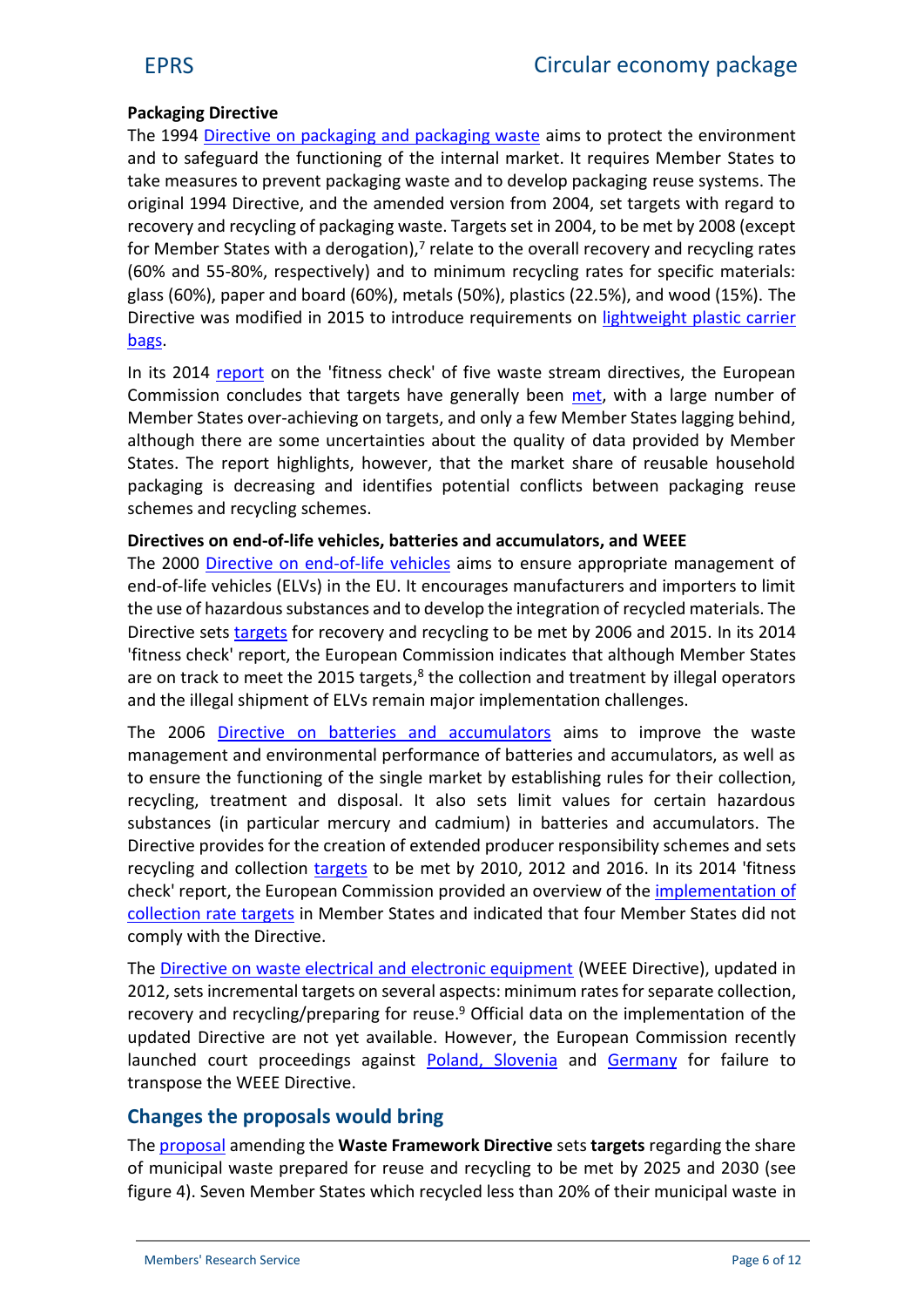$2013^{10}$  are granted five additional years to reach the targets. The proposal requires the Commission to examine, by the end of 2024, whether a more ambitious target for 2030 can be set.

The proposal also defines general **requirements for extended producer responsibility schemes**. It requires in particular financial contributions paid by producers to EPR schemes to be modulated based on the costs necessary to treat their products at the end of their life.

In addition, the proposal requires Member States to use economic instruments to implement the waste hierarchy, to take measures to prevent waste generation and to ensure the separate collection of bio-waste where 'technically, environmentally and economically practicable'.

The [proposal](http://eur-lex.europa.eu/legal-content/EN/TXT/?qid=1452152827375&uri=CELEX:52015PC0594) amending the **Landfill Directive** introduces a landfilling ban for separately collected waste and limits the share of municipal waste landfilled to 10% by 2030. To ensure consistency with the targets set in the Waste Framework Directive, the proposal grants the seven Member States mentioned above five additional years to reach the target. The proposal requires the Commission to examine, by the end of 2024, whether a more ambitious target can be set.

|                                                                               | 2025 | 2030 |
|-------------------------------------------------------------------------------|------|------|
| Share of municipal waste prepared for reuse and recycling                     | 60%  | 65%  |
| Share of municipal waste landfilled                                           |      | 10%  |
| Share of all packaging waste prepared for reuse and recycling                 | 65%  | 75%  |
| Share of <b>plastic packaging waste</b> prepared for reuse and recycling      | 55%  |      |
| Share of wood packaging waste prepared for reuse and recycling                | 60%  | 75%  |
| Share of ferrous metal packaging waste prepared for reuse and recycling       |      | 85%  |
| Share of aluminium packaging waste prepared for reuse and recycling           |      | 85%  |
| Share of glass packaging waste prepared for reuse and recycling               | 75%  | 85%  |
| Share of paper and cardboard packaging waste prepared for reuse and recycling | 75%  | 85%  |

The [proposal](http://eur-lex.europa.eu/legal-content/EN/TXT/?qid=1452152890790&uri=CELEX:52015PC0596) amending the **Packaging Directive** sets targets for the share of packaging waste prepared for reuse and recycling to be met by 2025 and 2030, with specific targets for various packaging materials (see Table 1 for details). Although no 2030 target is proposed for plastic packaging, the Commission may propose one at a later stage, based on a review of progress towards the target, the evolution of the plastic packaging market and the development of recycling technologies.

#### Other **changes** are **put forward in several of the proposals**:

- aligning definitions and introducing an early warning system for monitoring progress towards the targets (Waste Framework Directive, Landfill Directive, Packaging Directive);
- clarifying methods used to calculate progress towards targets (Waste Framework Directive, Packaging Directive);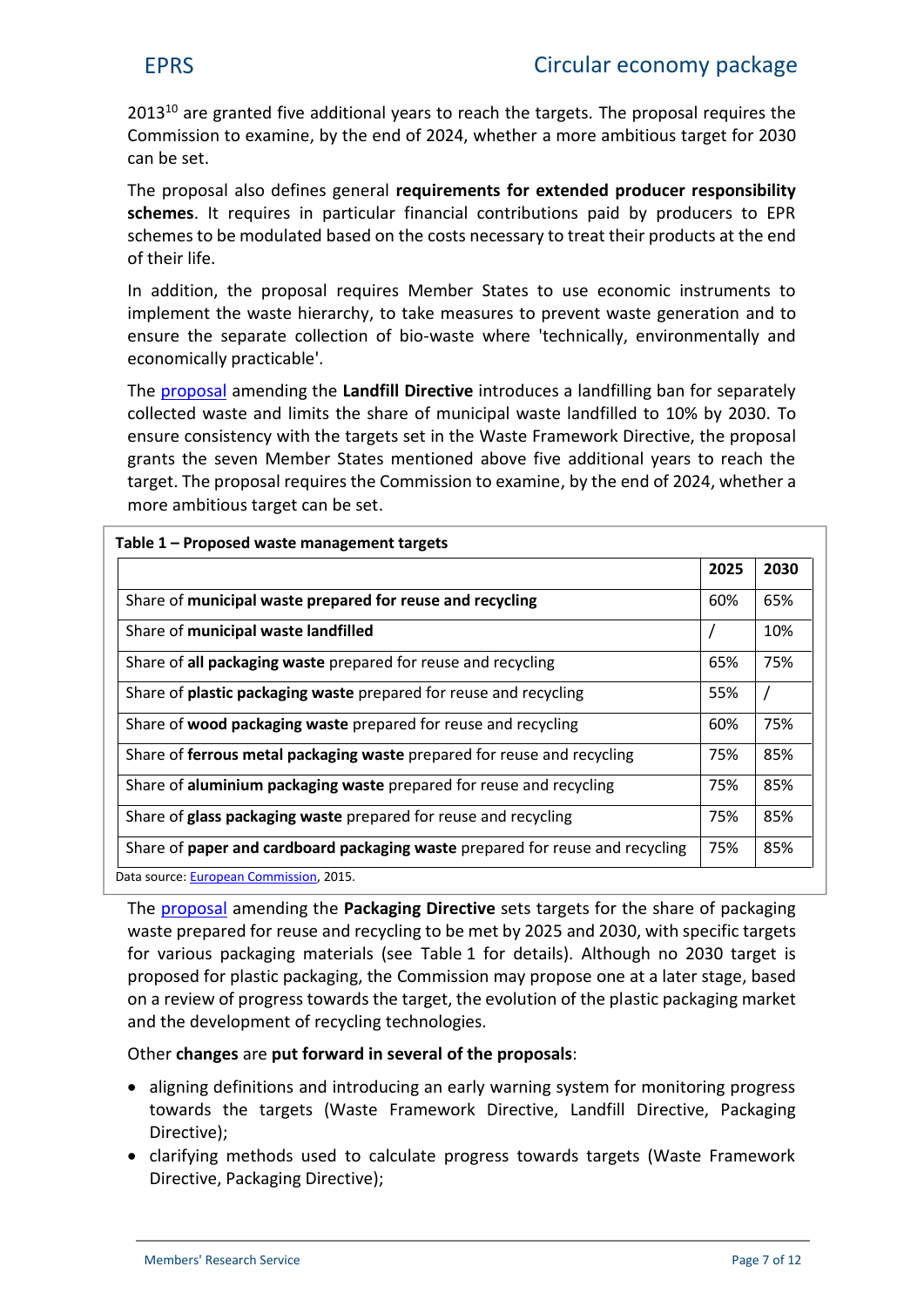• simplifying and streamlining Member States' obligations as regards reporting; improving the quality and reliability of statistics; aligning provisions to Articles 90 and 291 TFEU on delegated and implementing acts (all four proposals).

The proposals are expected to deliver economic and environmental **benefits**. According to the Commission, the four legislative proposals put forward would create over 170 000 direct jobs in the EU by 2035; avoid greenhouse gases emissions (over 600 million tonnes of CO<sup>2</sup> equivalent between 2015 and 2035); increase the competitiveness of the EU waste management, recycling and manufacturing sectors; reduce the dependency of the EU on raw material imports; and reduce the administrative burden. In addition, the proposals would reduce the impacts on environment and human health described earlier.

The proposals would also generate **costs**, which would most likely fall on public authorities, businesses and ultimately consumers. A 2015 Ellen MacArthur Foundation [report](http://www.ellenmacarthurfoundation.org/publications/growth-within-a-circular-economy-vision-for-a-competitive-europe) calculates, extrapolating from UK government estimates, that the cost of creating a fully efficient reuse and recycling system in the EU could be about €108 billion. The Commission indicates however that the proposals will not have an impact on the European Union budget.

# **Preparation of the proposal**

The current proposal is largely based on preparatory **work for the 2014 proposals**. Studies were carried out on [climate benefits from better waste management](http://www.eea.europa.eu/publications/waste-opportunities-84-past-and), [waste](http://ec.europa.eu/environment/waste/pdf/waste-generation-management-model.zip) [management and generation](http://ec.europa.eu/environment/waste/pdf/waste-generation-management-model.zip) modelling, and [extended producer responsibility](http://ec.europa.eu/environment/waste/pdf/target_review/Guidance on EPR - Final Report.pdf). The European Commission consulted key stakeholders and the wider public in 2013 in the context of an external consultation.

The Commission carried out an [impact assessment](http://eur-lex.europa.eu/legal-content/EN/TXT/?uri=CELEX:52014SC0208) with the support of a [preliminary](http://ec.europa.eu/environment/waste/pdf/target_review/Targets Review final report.pdf) [assessment of options](http://ec.europa.eu/environment/waste/pdf/target_review/Targets Review final report.pdf). In July 2014, the Commission published, on the basis of an [external study](http://ec.europa.eu/environment/waste/pdf/target_review/Final Report Ex-Post.pdf), an [ex-post evaluation](http://eur-lex.europa.eu/legal-content/EN/TXT/?uri=CELEX:52014SC0209) of five waste stream Directives<sup>11</sup> in the context of the regulatory fitness and performance programme (REFIT).

In order to prepare the **2015 proposals**, the European Commission consulted Member States and stakeholders in the course of 2015. The Commission also published a short [supplementary impact assessment](http://eur-lex.europa.eu/legal-content/EN/TXT/?qid=1450100116282&uri=CELEX:52015SC0259) focusing on potential impacts of new policy options.

# **Parliament's starting position**

In its [resolution of 9 July 2015](http://www.europarl.europa.eu/sides/getDoc.do?type=TA&language=EN&reference=P8-TA-2015-0266) on 'Resource efficiency: moving towards a circular economy', Parliament urged the Commission to put forward an ambitious proposal by the end of 2015, as it had announced. On the legislative proposal on waste, Parliament advocated, inter alia, strictly limiting incineration of recyclable and biodegradable waste by 2020; gradually implementing, by 2030, a ban on landfilling (except for certain hazardous waste and residual waste); and increasing targets for recycling and preparation for reuse to at least 70% of municipal solid waste and 80% of packaging waste by 2030. Parliament called for EU and national targets to increase resource efficiency by 30% by 2030 compared to 2014 levels, and for a 'dashboard' of indicators to measure various aspects of resource consumption.

#### **Stakeholders' views**

**Business associations** generally welcomed the proposals, while making specific comments, both supportive and critical. **Sectors manufacturing (packaging) materials** generally called for better definitions and calculation methods to ensure high-quality recycling, for measures to facilitate shipments of waste and secondary raw materials, and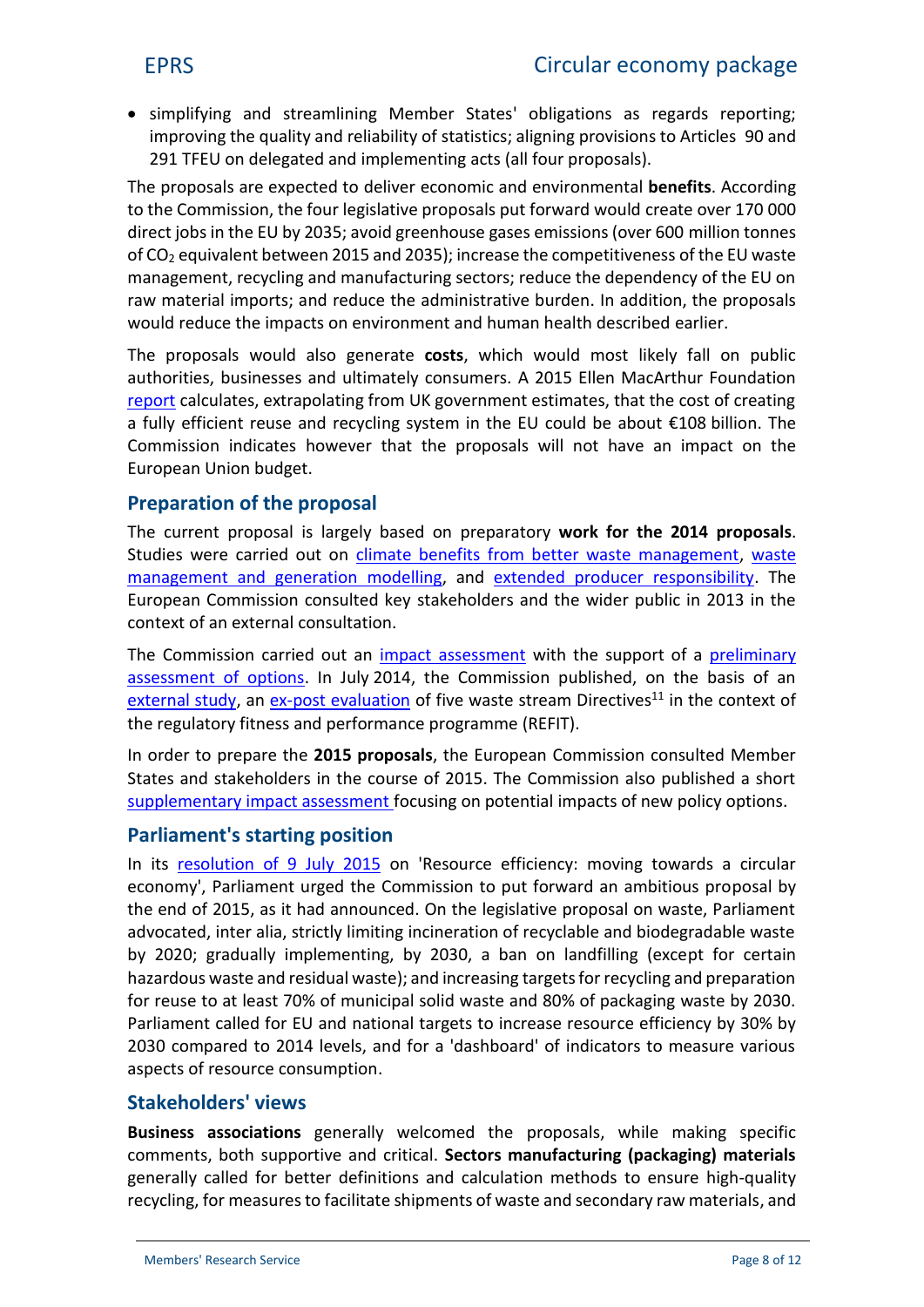for improved performance of EPR schemes. [Europen](http://www.europen-packaging.eu/downloads/1872.html), representing the packaging supply chain in Europe, called for the introduction in the Packaging Directive of explicit provisions, not least on EPR. Non-ferrous metals association [Eurometaux](http://eurometaux.be/DesktopModules/Bring2mind/DMX/Download.aspx?Command=Core_Download&EntryId=8630&PortalId=0&TabId=57) called for ambitious targets and harmonised implementation. [European Aluminium](http://european-aluminium.eu/media/1495/2016-04-european-aluminium_position-paper-on-circular-economy.pdf) advocated phasing out landfilling and recognising the role of energy recovery. Both Eurometaux and European Aluminium called for the introduction of separate targets for the reuse and recycling of construction and demolition waste. Paper packaging industry body [PPCG](http://www.cepi.org/node/20388) noted that the proposed targets for paper were ambitious but achievable, called for restrictions on the incineration of recyclables and welcomed the recognition of the role of biomass and bio-based products. Container glass federation [FEVE](http://feve.org/wp-content/uploads/2016/05/FEVE-Position-on-Circular-Economy-Package.pdf) advocated recognising the superior value of permanent materials and making separate collection of packaging mandatory across the EU. [Plastics Europe](http://www.plasticseurope.org/information-centre/press-releases/press-releases-2015/plasticseurope-welcomes-the-ecs-circular-economy-package.aspx) called for the phasing out of landfilling and voiced concerns about 'extremely ambitious' plastic packaging recycling targets. [Eurochambres](http://www.eurochambres.eu/Content/Default.asp?PageID=1&DocID=7348), the Association of European **Chambers of Commerce and Industry**, underlined the need to optimise rather than maximise waste targets and to focus on implementation to close the performance gap between Member States; it also warned that EPR rules, as defined in the proposal, bore the risk of a substantial administrative and financial burden.

Stakeholders from the **waste sector** also generally welcomed the proposals, nevertheless issuing a combination of positive and negative comments. Waste management federation [FEAD](http://www.fead.be/images/PDF/position_papers/2016/FEAD_position_paper_-_FINAL.pdf) welcomed the binding waste management targets, called for a greater regulatory pull to help generate markets for secondary raw materials and advocated including commercial and industrial waste within the scope of the proposals. [Municipal](http://www.municipalwasteeurope.eu/sites/default/files/PRESS RELEASE MWE CEP2-12-15.pdf) [Waste Europe](http://www.municipalwasteeurope.eu/sites/default/files/PRESS RELEASE MWE CEP2-12-15.pdf), representing municipalities and publicly-owned companies responsible for waste management, expressed satisfaction with the waste management targets, the requirements for EPR schemes, and the new definition of municipal waste; and also highlighted the need for waste-to-energy (incineration). Waste-to-energy sector association [CEWEP](http://www.cewep.eu/m_1464) called for more ambition on landfilling and highlighted the role of waste-to-energy in a circular economy. [Plastic Recyclers Europe](http://www.plasticsrecyclers.eu/sites/default/files/New Circular Economy Package lacks concrete actions - PRE Press Release 151202.pdf) criticised the lack of concrete action on plastics recycling, especially as regards sorting and exports. [EXPRA](http://www.expra.eu/downloads/expra_s_prelimin_DVauJ.pdf), representing EPR organisations for packaging, called for enhanced requirements regarding EPR schemes and for their inclusion in the Packaging Directive.

Association of **[local and regional authorities](http://www.acrplus.org/index.php/en/virtual-library/finish/10/2730)** ACR+ welcomed the proposals and called for tighter requirements on prevention, more streamlined calculation methods, and specific targets on bio-waste and food waste.

NGOs were generally critical of the proposals. A coalition of 11 [environmental NGOs](https://www.zerowasteeurope.eu/wp-content/uploads/2016/05/10-KEY-STEPS.pdf), including the [European Environmental Bureau](http://www.eeb.org/index.cfm/library/eeb-position-paper-on-the-circular-economy-package/), called for the introduction of targets related to waste prevention, food waste and marine litter, and for the tightening of the proposed targets; it also advocated making separate collection of all recyclables mandatory and introducing a ban on the incineration of untreated waste. On food waste, a coalition of [nine NGOs](https://www.foe.co.uk/sites/default/files/downloads/eu-circular-economy-package-joint-position-paper-food-waste-99839.pdf) called for a reduction target of at least 30% and for measures based on the food waste hierarchy.

# **Advisory committees**

In its [opinion](http://files-eu.clickdimensions.com/eesceuropaeu-ae77k/documents/eesc-2016-00042-00-00-ac-tra-en.pdf?_cldee=ZGlkaWVyLmJvdXJndWlnbm9uQGVwLmV1cm9wYS5ldQ%3d%3d&urlid=0) of 27 April 2016, the **European Economic and Social Committee** welcomed the proposals and issued a series of recommendations, including: reinstating the targets of the 2014 proposals, further clarifying the roles and responsibilities of the various actors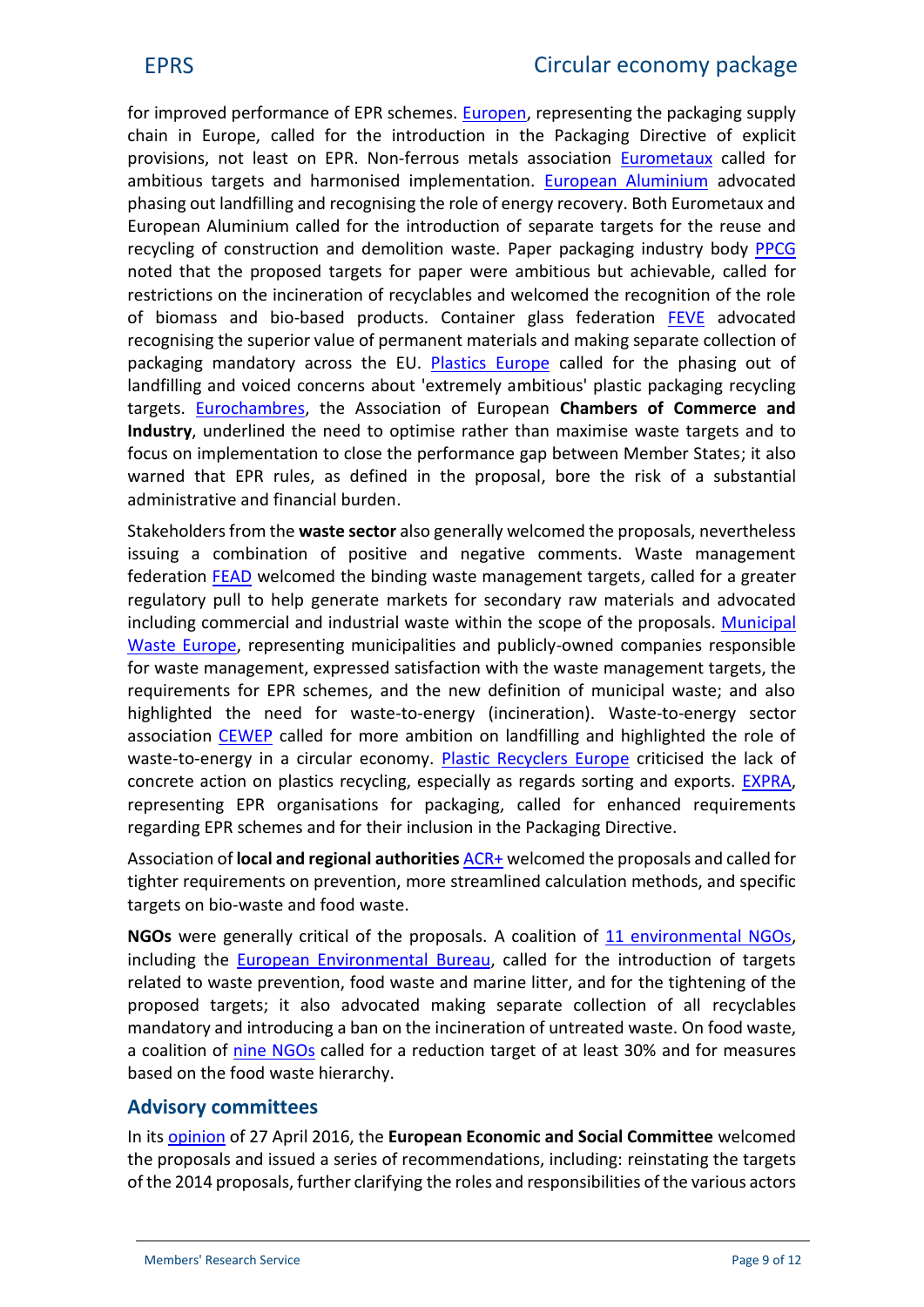in EPR schemes, and making separate collection mandatory for bio-waste and other fractions (unless a specific exemption was granted).

The **Committee of the Regions** is expected to adopt its opinion on the legislative proposals on waste in June 2016. In its [opinion](https://toad.cor.europa.eu/ViewDoc.aspx?doc=cdr%5cenve-v%5cdossiers%5cenve-v-048%5cEN%5cCOR-2014-04083-00-01-AC-TRA_EN.docx&docid=3056403) of 12 February 2015 on the initial circular economy package, the Committee of the Regions called for ambitious waste management targets underpinned by a general resource efficiency target. It also advocated mandatory targets for waste prevention.

### **Council**

At a Council [meeting](http://video.consilium.europa.eu/en/webcast/e37d9804-36d6-4ef2-bffb-68a5e16610f0) of Environment Ministers on 16 December 2015, Member States generally welcomed the new circular economy package as an improvement on the initial one, although two expressed concern that the targets were extremely ambitious.

#### **National parliaments**

Several national parliaments have submitted comments on the proposals.<sup>12</sup> In reasoned opinions, the [French Senate](http://www.ipex.eu/IPEXL-WEB/scrutiny/COD20150275/frsen.do) and the [Austrian Federal Council](http://www.ipex.eu/IPEXL-WEB/scrutiny/COD20150275/atbun.do) have indicated that some aspects of the proposals (for instance on delegated and implementing acts, on reporting mechanisms, and on a harmonised definition of municipal waste) go against the principle of subsidiarity. The [Czech Senate](http://www.ipex.eu/IPEXL-WEB/scrutiny/COD20150275/czsen.do), the [Polish Senate](http://www.ipex.eu/IPEXL-WEB/scrutiny/COD20150275/plsen.do) and the [Romanian Senate](http://www.ipex.eu/IPEXL-WEB/scrutiny/COD20150274/rosen.do) have issued opinions covering all the proposals, while the Romanian Chamber of Deputies has issued separate opinions on each of the four proposals [\(waste](http://www.ipex.eu/IPEXL-WEB/scrutiny/COD20150275/rocam.do); [landfill](http://www.ipex.eu/IPEXL-WEB/scrutiny/COD20150274/rocam.do); [packaging waste](http://www.ipex.eu/IPEXL-WEB/scrutiny/COD20150276/rocam.do); [ELVs,](http://www.ipex.eu/IPEXL-WEB/scrutiny/COD20150272/rocam.do) [batteries and WEEE](http://www.ipex.eu/IPEXL-WEB/scrutiny/COD20150272/rocam.do)).

#### **Parliamentary analysis**

The European Parliamentary Research Service published **appraisals** of the [initial](http://www.europarl.europa.eu/RegData/etudes/BRIE/2014/528804/EPRS_BRI(2014)528804_REV1_EN.pdf) [Commission impact assessment](http://www.europarl.europa.eu/RegData/etudes/BRIE/2014/528804/EPRS_BRI(2014)528804_REV1_EN.pdf) in October 2014 and of a [specific impact assessment on](http://www.europarl.europa.eu/RegData/etudes/BRIE/2014/528808/EPRS_BRI(2014)528808_REV1_EN.pdf) [food waste](http://www.europarl.europa.eu/RegData/etudes/BRIE/2014/528808/EPRS_BRI(2014)528808_REV1_EN.pdf) in November 2014. It also completed a briefing on the [additional](http://www.europarl.europa.eu/thinktank/en/document.html?reference=EPRS_BRI(2016)528826) impact assessment [information](http://www.europarl.europa.eu/thinktank/en/document.html?reference=EPRS_BRI(2016)528826) in February 2016.

Parliamentary services have produced several publications on **waste policy**:

- implementation appraisals on EU waste policy were published in [September](http://www.europarl.europa.eu/RegData/etudes/BRIE/2014/536334/EPRS_BRI(2014)536334_REV1_EN.pdf) 2014 and [March 2016](http://www.europarl.europa.eu/RegData/etudes/BRIE/2016/573291/EPRS_BRI(2016)573291_EN.pdf);
- a briefing on [waste manageme](http://www.europarl.europa.eu/RegData/etudes/BRIE/2015/559493/EPRS_BRI(2015)559493_EN.pdf)nt describes EU waste policy, including challenges linked to toxic substances, downcycling and weaker norms outside the EU;
- a briefing on [waste stream](http://www.europarl.europa.eu/RegData/etudes/BRIE/2015/564398/EPRS_BRI(2015)564398_EN.pdf)s describes in detail the state of material-related streams (including metals, glass, paper, plastics, bio-waste) and product-related streams (including packaging, electronic waste, batteries, end-of-life vehicles);
- a briefing on [waste to ener](http://www.europarl.europa.eu/RegData/etudes/BRIE/2015/554208/EPRS_BRI(2015)554208_FR.pdf)gy underlines the challenges and the opportunities linked to waste incineration, in particular in relation to recycling;
- a briefing on [food was](http://www.europarl.europa.eu/RegData/bibliotheque/briefing/2014/130678/LDM_BRI(2014)130678_REV1_EN.pdf)te puts this issue in a global perspective and describes initiatives to address it at EU, national and local level;

and more specifically on the **shift towards a circular economy**:

- a comparison of the [2014 and 2015 circular economy](http://www.europarl.europa.eu/thinktank/en/document.html?reference=EPRS_ATA(2016)573937) legislative proposals;
- a briefing on the new [circular econom](http://www.europarl.europa.eu/RegData/etudes/BRIE/2016/573899/EPRS_BRI(2016)573899_EN.pdf)y analyses, the 2015 action plan and the opportunities and challenges related to a shift towards a circular economy;
- a study on [resource-efficiency indicato](http://www.europarl.europa.eu/RegData/etudes/STUD/2015/542206/IPOL_STU(2015)542206_EN.pdf)rs summarises the presentations made and discussions held at a workshop on this topic held in April 2015;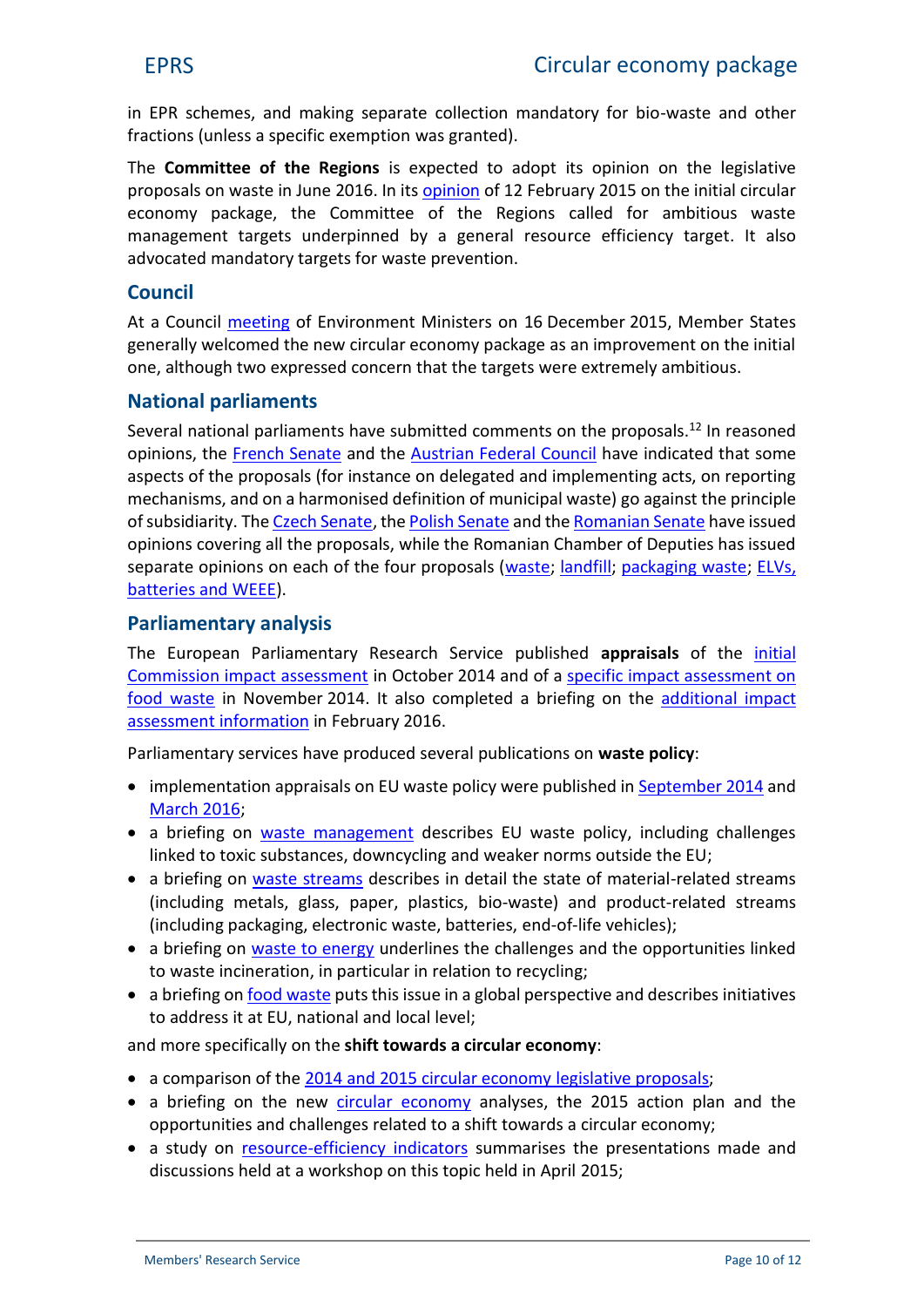• a study on the [recovery of rare earths from electronic was](http://www.europarl.europa.eu/RegData/etudes/STUD/2015/518777/IPOL_STU(2015)518777_EN.pdf)te highlights opportunities for high-tech SMEs in this field.

# **Legislative process**

The **ENVI Committee draft reports** on [waste,](http://www.europarl.europa.eu/sides/getDoc.do?type=COMPARL&reference=PE-580.497&format=PDF&language=EN&secondRef=01) [landfilling](http://www.europarl.europa.eu/sides/getDoc.do?type=COMPARL&reference=PE-580.563&format=PDF&language=EN&secondRef=01), [packaging waste](http://www.europarl.europa.eu/sides/getDoc.do?type=COMPARL&reference=PE-582.447&format=PDF&language=EN&secondRef=01) and [ELVs,](http://www.europarl.europa.eu/RegData/commissions/envi/projet_rapport/2016/580560/ENVI_PR(2016)580560_EN.pdf) [batteries and WEEE](http://www.europarl.europa.eu/RegData/commissions/envi/projet_rapport/2016/580560/ENVI_PR(2016)580560_EN.pdf) published in June 2016 put forward a number of changes to the Commission proposals, including:

- **Targets**:
	- preparation for reuse and recycling of municipal waste and packaging waste: raise ambition level by reinstating [2030 targets](http://www.europarl.europa.eu/RegData/etudes/ATAG/2016/573937/EPRS_ATA(2016)573937_EN.pdf) proposed in 2014;
	- landfilling of municipal waste: raise ambition level to 5% by 2030 and introduce a 25% interim target to be met by 2025;
	- new targets: 65% bio-waste recycling by 2025; 50% reduction in food waste and marine litter by 2030; 5% packaging re-use by 2025 and 10% by 2030;
	- derogations to municipal waste targets: maintain them upon request for Member States meeting set criteria; strengthen implementation scrutiny;
- **Implementing the waste hierarchy**: curb use of non-recyclable and single-use packaging; consider packaging re-use as prevention; make separate waste collection mandatory in all cases; require separate collection for bio-waste, wood and textiles in addition to other waste streams; ban incineration of separately collected waste;
- **Extended producer responsibility**: make EPR schemes compulsory for packaging, WEEE and batteries; strengthen minimum requirements to foster eco-design;
- **Markets for secondary raw materials**: reduce hazardous substances in recycled materials; incentivise by-product use through industrial symbiosis;
- **Definitions and calculation method for reporting**: align the definition of municipal waste with the one used by Eurostat and the OECD; introduce a single calculation method regarding statistics and targets (instead of two as proposed);
- **Further actions required from the Commission by 2018**:
	- examine the possibility of introducing 2025 and 2030 waste prevention targets, as well as 2025 and 2030 preparation for re-use and recycling targets, for commercial and industrial waste and for construction and demolition waste;
	- examine the possibility of introducing targets and restrictions on landfilling of non-hazardous non-municipal waste;
	- present a review of the Eco-design Directive, in order to broaden its scope, as well as reviews of the directives on ELVs, batteries and WEEE.

The deadline for submitting amendments has been set for 30 June 2016. Votes in the ENVI Committee are expected in November 2016.

The **ITRE Committee** has produced **draft opinions** on [waste](http://www.europarl.europa.eu/RegData/commissions/itre/projet_avis/2016/582196/ITRE_PA(2016)582196_EN.pdf), [landfilling](http://www.europarl.europa.eu/RegData/commissions/itre/projet_avis/2016/582213/ITRE_PA(2016)582213_EN.pdf), [packaging waste](http://www.europarl.europa.eu/RegData/commissions/itre/projet_avis/2016/582211/ITRE_PA(2016)582211_EN.pdf), [ELVs, batteries and WEEE](http://www.europarl.europa.eu/RegData/commissions/itre/projet_avis/2016/582215/ITRE_PA(2016)582215_EN.pdf). Proposed changes include: raising the target for preparation for reuse and recycling of municipal waste to 70% by 2030; setting targets for the regeneration of waste oils (60% by 2020 and 85% by 2030); clarifying the definition of municipal waste and EPR; requiring that the Commission consider setting recycling targets for inert non-hazardous commercial and industrial waste by 2025 (at least for paper, metal and bio-waste); maintaining energy recovery as an option for treating packaging; proposing economic instruments to promote a shift to a more circular economy; and setting minimum treatment requirements for WEEE. The deadline for submitting amendments has been set for 16 June 2016. Votes in the ITRE Committee are expected in October 2016.